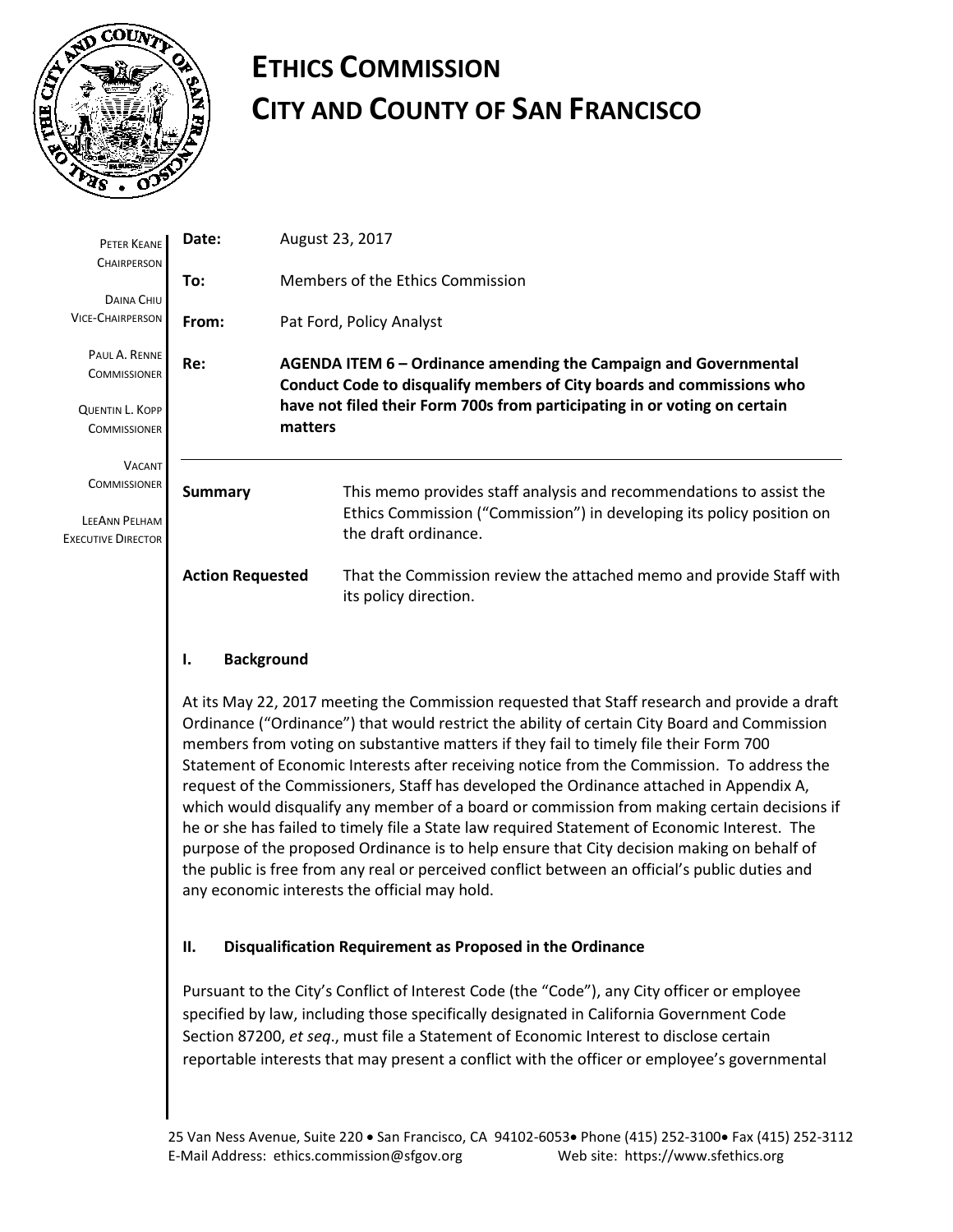duties.<sup>[1](#page-1-0)</sup> The Code requires filers to complete the Fair Political Practices Commission Form 700 within thirty days of assuming office and annually thereafter.<sup>[2](#page-1-1)</sup> If an officer or employee has not filed a Form 700 within thirty days of assuming office, the Ethics Commission may issue a notice to the officer or employee informing him or her of the failure to file. A City officer or employee who fails to file a Form 700 "within 30 days after receiving notice from the Ethics Commission of a failure to file may be subject to disciplinary action by his or her appointing authority, including removal from office or termination of employment,"<sup>[3](#page-1-2)</sup> in addition to late fees and penalties.

The Ordinance would amend the Code to create an additional consequence when certain City officers fail to file a Form 700. Under the Ordinance, if a City board or commission member fails to timely file a Form 700, he or she would be disqualified from making decisions on matters that come before that board or commission until he or she files a Form 700. As discussed in the section below the ordinance does allow for narrow exceptions, which would allow a non-filer to still "participate in and vote on (i) general public comment, (ii) meeting minutes, and (iii) the selection of a Chair or Vice-Chair for [the] board or commission."[4](#page-1-3) The ordinance would require secretary (or equivalent) of the board or commission would have to make an announcement at the beginning of each meeting stating that the non-filing member has failed to file a Form 700 and is disqualified from making decisions.

## **III. Discussion**

The filing of Form 700 by City officers serves two important goals. First, it enables individuals serving in government to regularly identify possible conflicts of interests that may arise in the conduct of their official duties and seek guidance to ensure they avoid creating a conflict of interest. Second, it enables the public to understand whether officials hold economic interests that could be affected by their public duties and to help hold officials accountable for the decisions they make. If a City officer has not filed a Form 700, it is difficult, if not impossible, to assess when a conflict of interest may exist.

In City government, members of boards and commissions are vested with considerable policy- and decision-making authority. Members of boards and commissions frequently make decisions that have significant economic implications across the City. If a board or commission member has not reviewed her reportable economic interests and filed a Form 700, the Commissioner might inadvertently make a decision concerning a matter in which she has an economic interest, and it is unlikely that this conflict of interest would be knowable at the time of the decision. Moreover, failure to file prevents public transparency about interests' officials hold that they could potentially impact through their governmental duties. That transparency, however, is a fundamental underpinning of accountability in government.

 $\overline{\phantom{a}}$ 

<span id="page-1-0"></span><sup>1</sup> San Francisco Campaign & Gov't Conduct Code §§ 3.1-101, 3.1-102(a). 2 *Id.* 

<span id="page-1-1"></span>

<span id="page-1-3"></span><span id="page-1-2"></span><sup>&</sup>lt;sup>3</sup> *Id.* at § 3.1-102.5(a).<br><sup>4</sup> ORDINANCE NO. [ ] (2017), § 3.1-102.5(c).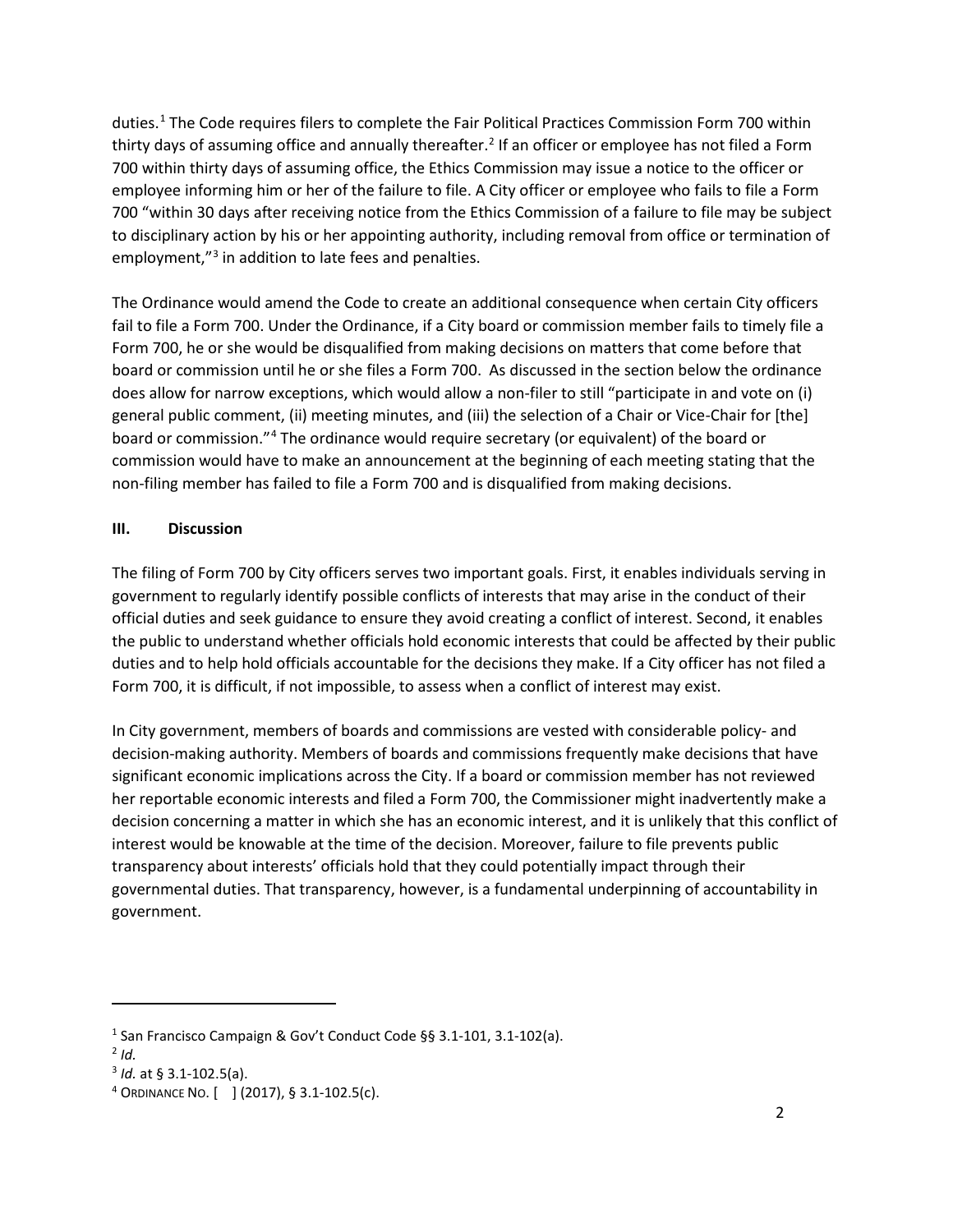While current provisions of the Code provide for disciplinary action and monetary penalties, the Commission and interested persons have noted skepticism that these current provisions are adequate to promote timely filing. The existing repercussions for non-filers (fines, discipline, including removal from office) are intended to incentivize compliance by City officers. However, during the time it takes to carry out these penalties, a board or commission member may continue making official decisions despite his or her failure to file a Form 700. In this sense, the Code is incomplete and may allow a board or commission member to make decisions under an undisclosed conflict of interest.

Instances of City officers failing to file a Form 700 after receiving a notice from the Commission have been identified in numerous instances over the past five years.

| Summary of Annual SEI Filings, 2013 through 2017 |                     |           |  |  |  |
|--------------------------------------------------|---------------------|-----------|--|--|--|
|                                                  | Filed 30+ Days Late | Not Filed |  |  |  |
| 2013 Annual SEIs                                 | 21                  | 14        |  |  |  |
| 2014 Annual SEIs                                 | 15                  | 3         |  |  |  |
| 2015 Annual SEIs                                 | 15                  | 6         |  |  |  |
| 2016 Annual SEIs                                 | 11                  | 7         |  |  |  |
| 2017 Annual SEIs                                 | 10                  | 10        |  |  |  |

In each of these cases, the non-filing City officer was subject to fine and/or removal from office. But, even if such measures were taken, nothing prevented the officer from making decisions on governmental matters during the interim. This indicates a concerning gap in the City's approach to conflicts of interest where considerable harm to the public interest may occur.

#### **IV. Proposal**

To address this gap in the Code, the Ordinance would disqualify a member of a City board or commission from making decisions on matters that come before his or her board or commission if he or she fails to timely file a Form 700 after receiving notice from the Commission. This rule would end the practice whereby a non-filing board or commission member is included in governmental decision making until such time as he or she either belatedly files a Form 700 or is removed from office. As mentioned above, the ordinance does contain several exemptions which allow for non-substantive matters to be heard and addressed by noncompliant board or commission members to ensure the effective administration of the body as a whole. Staff believes however that these narrow exceptions aren't likely to impact the concerns advanced by the ordinance in disclosing potential conflicts and increasing the overall transparency of the bodies involved.

One important policy outcome of this rule to better support the likelihood of conflict-free decision making in the City. A secondary benefit of the rule would be the added incentive for non-filing board and commission members to file a Form 700; if members are prohibited from making decisions as part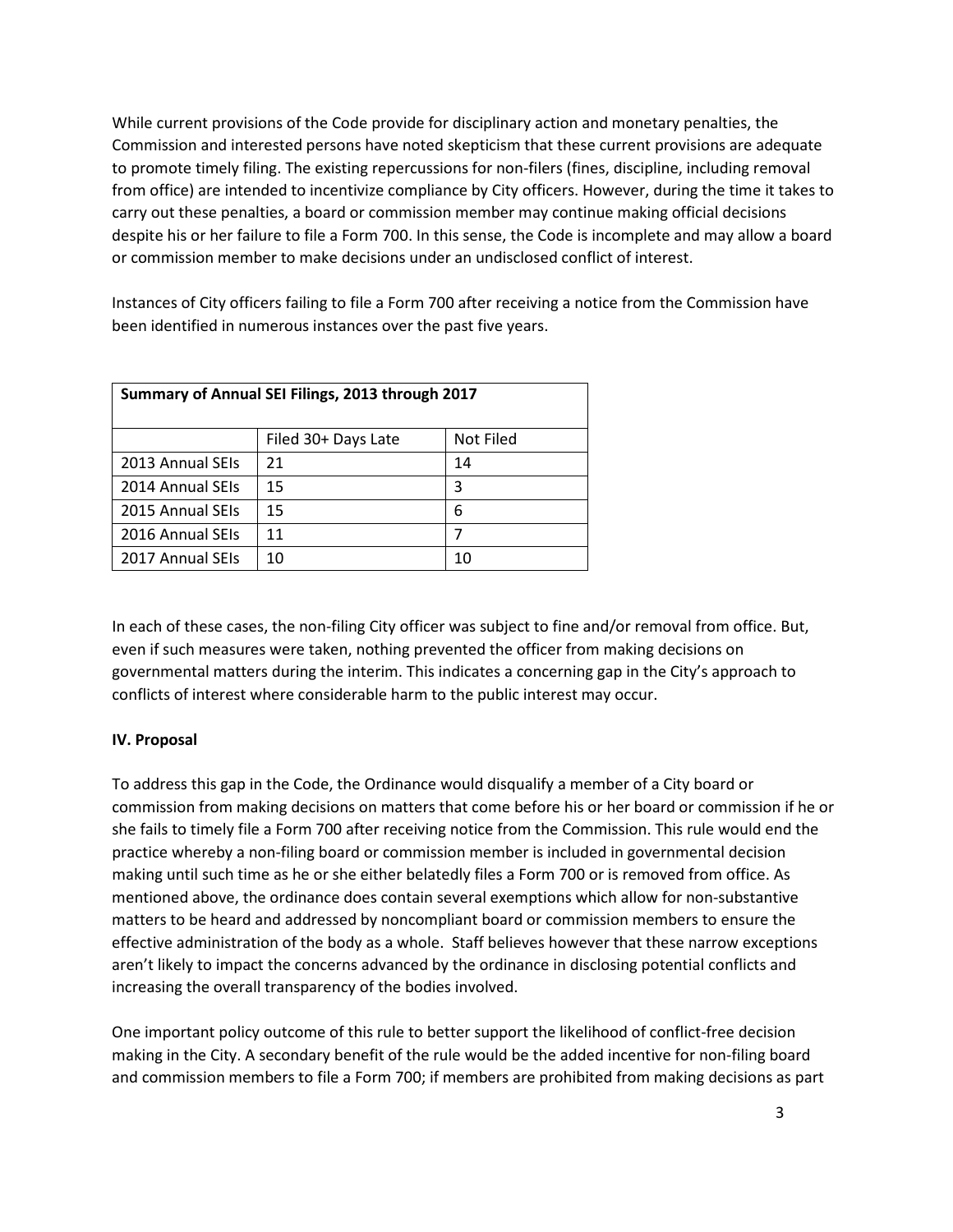of their membership on a board or commission, they may be more likely to comply with the requirements of the Code and file the required statement if their participation in substantive matters is dependent on their compliance with required disclosures. A proposed public announcement stating that the member has failed to file a Form 700 is designed to provide additional impetus on the member to file a Form 700. A third policy goal the Ordinance may advance is to increase the public's confidence in City government. Ethics laws generally, and financial disclosures in particular, reassure the public that government officials are acting in the best interest of the City rather than their own private interests. Members of the public are likely to have greater confidence in the impartiality of board and commission decisions if members are plainly prohibited from making governmental decisions unless they disclose their financial interests. The mandatory public announcement will further educate the public and build their confidence in the efficacy of the City's conflict of interest rules and the integrity of its governmental processes.

#### **V. Recommended Next Steps**

Staff recommends that the Commission review and consider the Ordinance, seek public comment on it, and provide its policy direction to the Staff about any desired changes for its further consideration and action.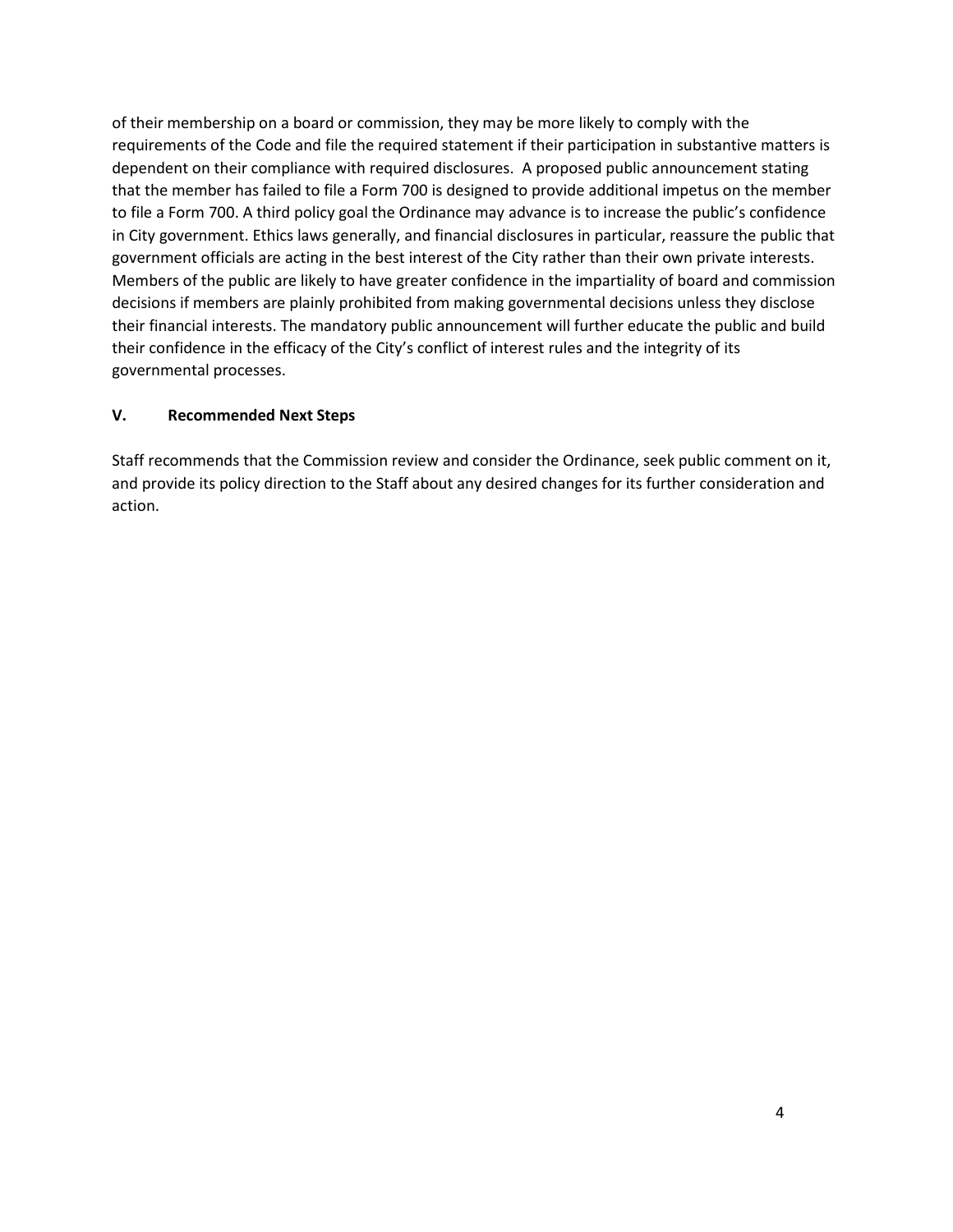| 1              | [Campaign and Governmental Conduct Code - Failure to File Form 700s]                                                                                             |  |  |
|----------------|------------------------------------------------------------------------------------------------------------------------------------------------------------------|--|--|
| $\overline{2}$ |                                                                                                                                                                  |  |  |
| 3              | Ordinance amending the Campaign and Governmental Conduct Code to disqualify                                                                                      |  |  |
| 4              | members of City boards and commissions who have not filed their Form 700s from                                                                                   |  |  |
| 5              | participating in or voting on certain matters.                                                                                                                   |  |  |
| 6              | NOTE:<br>Unchanged Code text and uncodified text are in plain Arial font.                                                                                        |  |  |
| $\overline{7}$ | <b>Additions to Codes</b> are in single-underline italics Times New Roman font.<br>Deletions to Codes are in <b>strikethrough italics Times New Roman font</b> . |  |  |
| 8              | Board amendment additions are in double-underlined Arial font.<br>Board amendment deletions are in strikethrough Arial font.                                     |  |  |
| 9              | Asterisks (* * * *) indicate the omission of unchanged Code<br>subsections or parts of tables.                                                                   |  |  |
| 10             |                                                                                                                                                                  |  |  |
| 11             | Be it ordained by the People of the City and County of San Francisco:                                                                                            |  |  |
| 12             | Section 1. Findings.                                                                                                                                             |  |  |
| 13             | (a) The City, through its Board of Supervisors, had adopted a Conflict of Interest Code                                                                          |  |  |
| 14             | that designates the City officials required to file the Fair Political Practices Commission's                                                                    |  |  |
| 15             | Statement of Economic Interests (also known as the Form 700). On these Form 700s, City                                                                           |  |  |
| 16             | officials must disclose, subject to the appropriate disclosure category, their financial interests                                                               |  |  |
| 17             | in entities, individuals, or persons that may come before them in the course of carrying out                                                                     |  |  |
| 18             | their official duties.                                                                                                                                           |  |  |
| 19             | (b) The Form 700 offers City officials an opportunity to catalog potential conflicts of                                                                          |  |  |
| 20             | interests that may arise from their governmental decisions and duties. The Form 700 is also a                                                                    |  |  |
| 21             | public document, which allows members of the public at large to monitor potential conflicts of                                                                   |  |  |
| 22             | interest of City officials. Likewise, the Form 700 permits the Ethics Commission, and other                                                                      |  |  |
| 23             | relevant agencies, to monitor potential conflicts of interest.                                                                                                   |  |  |
| 24             | (c) If a City official who must file a Form 700 fails to do so, they are subject to potential                                                                    |  |  |
| 25             | late fees and penalties for failing to file. Such failure to file may also result in discipline. The                                                             |  |  |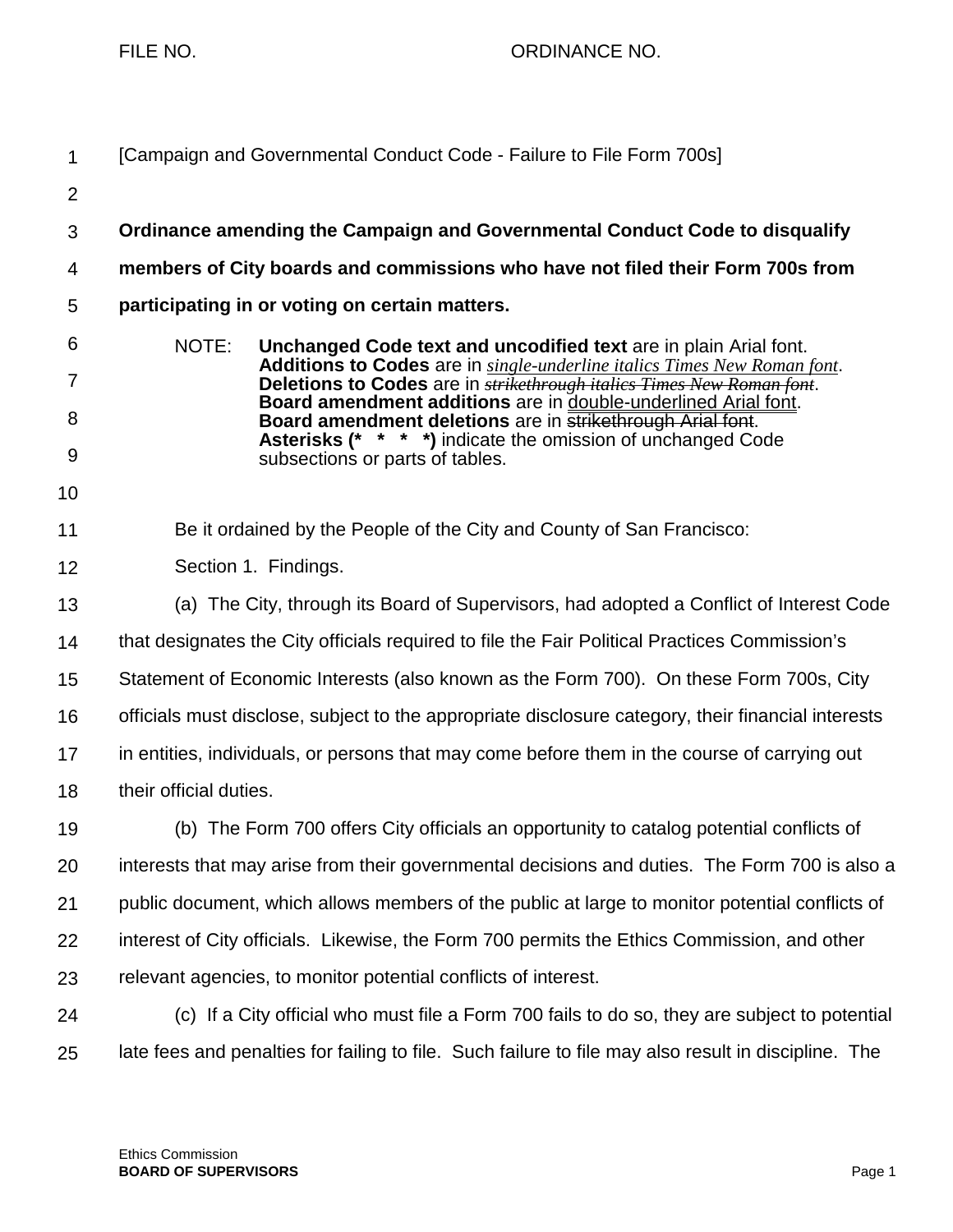1  $\mathcal{P}$ 3 4 5 6 City finds that disqualifying members of City boards and commissions who fail to file their Form 700s will strengthen the public confidence in the integrity of government. Until such City officials have filed their Form 700s, it would be difficult for the public and other government agencies to assess whether these officials are violating conflict of interest laws. Because the failure to file a Form 700 frustrates such oversight, it is appropriate to disqualify such City officials who have failed to file from any substantive City decisions.

- 7 8 Section 2. The Campaign and Governmental Conduct Code is hereby amended by revising Section 3.1-102.5, to read as follows:
- 9

# **SEC. 3.1-102.5. FAILURE TO FILE.**

10 11 12 13 14 15 (a) *Potential Discipline.* Subject to the removal and Civil Service provisions of the Charter as well as any applicable Civil Service Rules, any officer or employee of the City and County of San Francisco who fails to file any statement required by Sections 3.1-101 and 3.1- 102 of *this Chapter the Campaign and Governmental Conduct Code* within 30 days after receiving notice from the Ethics Commission of a failure to file may be subject to disciplinary action by his or her appointing authority, including removal from office or termination of employment.

- 16 17 18 19 20 21 (b) *Warning Letter.* The Ethics Commission may issue a letter to an appointing authority recommending suspension or removal of any City officer or termination of any City employee who has failed to file a statement required by Sections 3.1-101 and 3.1-102 of *this Chapter the Campaign and Governmental Conduct Code* if the City officer or employee has not filed the required statement within 30 days of receiving notice from the Ethics Commission of his or her failure to file.
- 22 *(c) Required Disqualification by Members of Boards and Commissions. Any member of a*
- 23 *City board or commission who has failed to file a statement required by Sections 3.1-101 and 3.1-102*
- 24 *of this Chapter by the applicable filing deadline shall be disqualified from all participation in and*
- 25